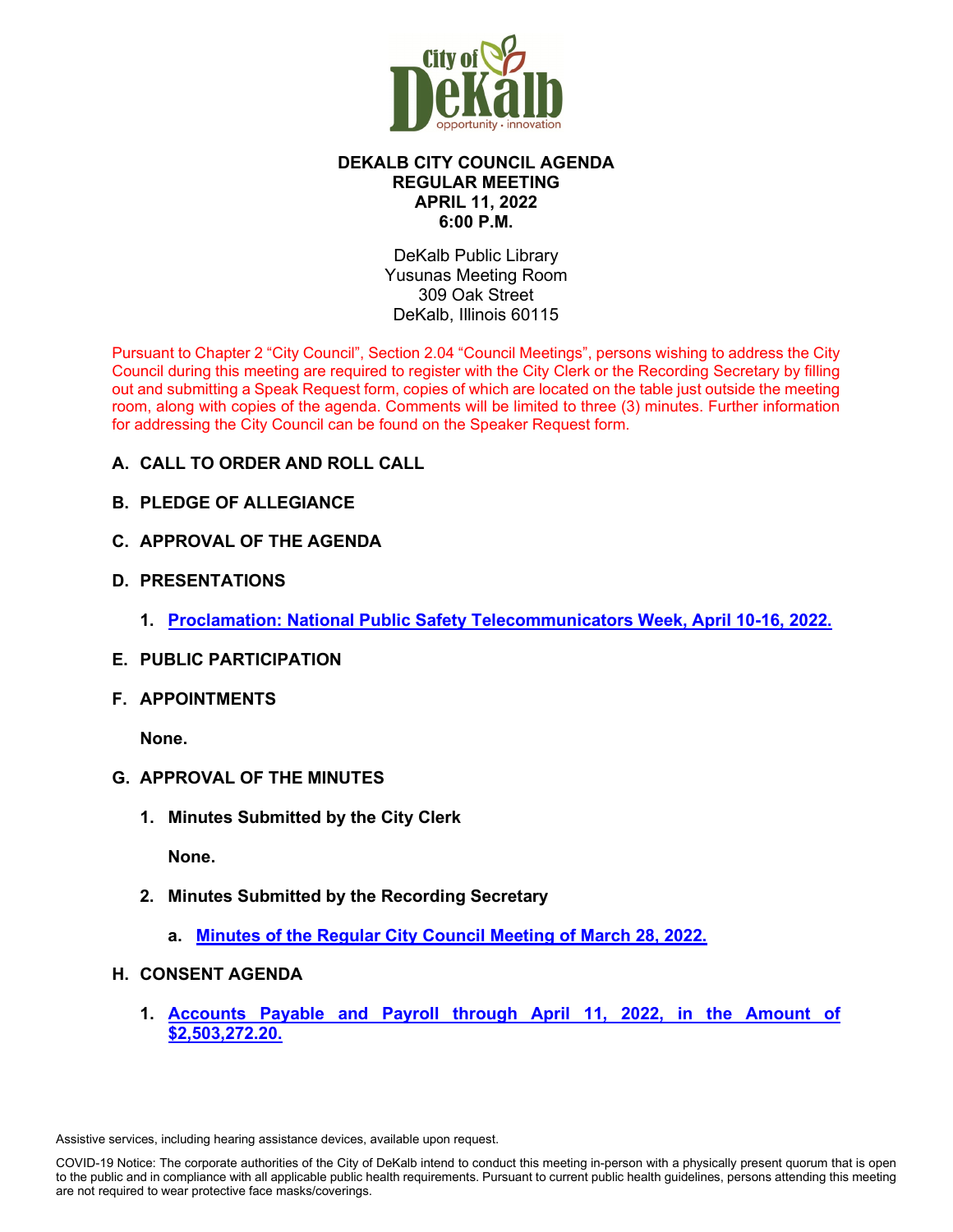#### **I. PUBLIC HEARINGS**

**None.**

#### **J. CONSIDERATIONS**

### **1. Appointment of Acting Fire Chief Michael Thomas as Full-Time Fire Chief in the City of DeKalb.**

City Manager's Summary: Mike Thomas has been serving as Acting Fire Chief since former Chief McMaster's retirement on November 29, 2021. Over the past four and a half months, he has served ably and well as Acting Chief. He immersed himself in his department's new FY2022 budget, engaged firefighters at all levels in planning new operational and training protocols to effectively employ nine new firefighters hired under the SAFER grant, led his department's discussion about the make, model and outfitting of two new fire engines to be purchased in FY2022, and quickly revealed his leadership skills on the City Manager's executive team.

Prior to former Chief McMaster's retirement last Fall, a national Fire Chief search was pursued. A community search committee interviewed two "outside" finalists, but agreement could not be reached with the leading candidate over compensation or the City's residency requirement. At that point, the search was suspended and Acting Chief Thomas stepped up to provide critical leadership. He has convincingly demonstrated his keen understanding of Fire administration and operations in general, and the requirements of the DeKalb Fire Department in particular.

Mike Thomas was hired as a Firefighter/Paramedic in July,1995. In September 2009, he was promoted to Lieutenant/Paramedic and in April 2016 he was promoted to Captain/EMT-B. In July 2019, Mike was promoted to Battalion Chief/EMT-B and on October 17, 2021, he was appointed Deputy Fire Chief of Operations, followed by his elevation to the position of Acting Chief in November 2021.

Acting Chief Thomas possesses the fundamental technical and administrative skills to be Fire Chief. Just as important, he possesses a confident and collaborative style of leadership that is very much needed as the Department embraces its higher level of staffing, pending vehicle and equipment upgrades, and facility improvements to accommodate male and female firefighters.

The DeKalb Municipal Code states that the City Manager shall "appoint and remove all officers, department heads, and employees of the City." The City Manager has offered the position of Fire Chief to Mike Thomas and he has accepted. His first day as Chief is April 11. The official swearing-in and badge-pinning will be conducted at the Council meeting.

## **2. Consideration of the City's Food Truck Licensing Requirements.**

City Manager's Summary: Food or Beverage Vending Vehicles, also known as Food Trucks, are regulated by DeKalb Municipal Code Chapter 33 "Peddlers, Solicitors and Itinerant Merchants", Section 33.13 "Food or Beverage Vending Vehicles." This code section does not apply to vehicles used for the home delivery of food or beverages, or vehicles used to deliver food and beverages to grocery stores. The purpose is to provide general guidelines for the safe operation of "food trucks" that serve customers at a growing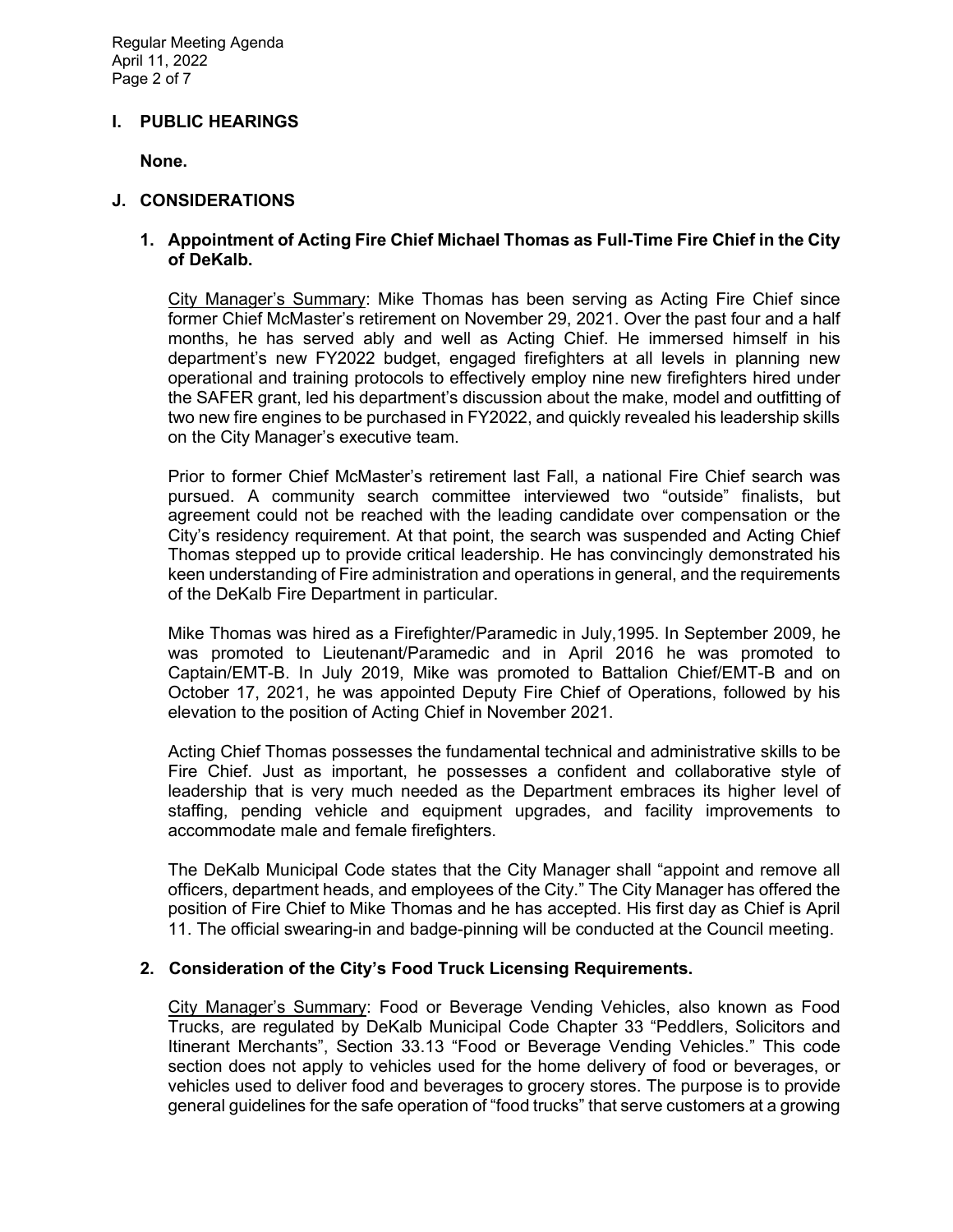number of events in our community and can be found on a regular basis during moderate weather in the parking lots of larger industrial firms catering to shift changes and lunchtime customers.

The detailed regulations and licensing that have applied to food trucks in DeKalb have been revised a number of times since 2017. This consideration will propose some new language that has been prompted by the most recent customer and vendor experience in DeKalb.

On May 14, 2018, and again on December 18, 2018, the Council approved interim licensure resolutions to streamline the application and approval process for the licensure of food trucks that had previously been so strict as to discourage food trucks in DeKalb. Before the interim rules were to expire on June 30, 2019, the Council extended the interim rules through the "season" (June 24, 2019, Resolution 2019-103).

The regulations in place today were approved by the Council on October 14, 2019 (Ordinance 2019-061). The ordinance revisions reduced the range of fees but maintained a ladder of costs that went with the license application (\$25 for each person involved in the truck); background investigations (\$50 for each person listed on the license application); vehicle inspection (\$50); and an annual license renewal fee of \$50.

Although easing the City's regulations somewhat, the October 2019 rules have not stimulated food truck use in DeKalb. In fact, **between 2019 and 2021, only four food truck licenses have been issued.** This is hard to accept. Food trucks are ever-present in other jurisdictions at public auctions, school events, business parking lots, downtown festivals, and everyday street-corner service. As we anticipate a re-configured and more welcoming downtown streetscape and business area, it is time to think again about what makes DeKalb unwelcoming to such vendors. The detailed City requirements are appended in Exhibit B, attached.

It should be noted that the DeKalb County Health Department enforces a separate set of license requirements that pertain to the safe handling, storage, and service of food either prepared within a vehicle, or pre-packaged. The detailed County requirements are explained in Exhibit A, attached. For mobile units that prepare food, the County licensure costs total \$280; for mobile units that offer only pre-packaged foods, the overall cost is \$180.

To focus discussion, the City staff suggest the following general parameters:

- a) Continue to encourage interested vendors to begin their path to licensure with the County Health Department, which enforces the public health parameters including such sanitary considerations as available hot and cold water, portable handwashing facilities, dishwashing facilities (if applicable), and the identification of restrooms at or near the site.
- b) Create a "one-stop" shop experience with the City. Limit the fees to one payment at the time of application. If for some reason the license is not granted, the application fee will be re-funded.
- c) Remove the background investigation. It is true that around the country there have been instances over time in which mobile unit vendors have put both juveniles and

Assistive services, including hearing assistance devices, available upon request.

COVID-19 Notice: The corporate authorities of the City of DeKalb intend to conduct this meeting in-person with a physically present quorum that is open to the public and in compliance with all applicable public health requirements. Pursuant to current public health guidelines, persons attending this meeting are not required to wear protective face masks/coverings.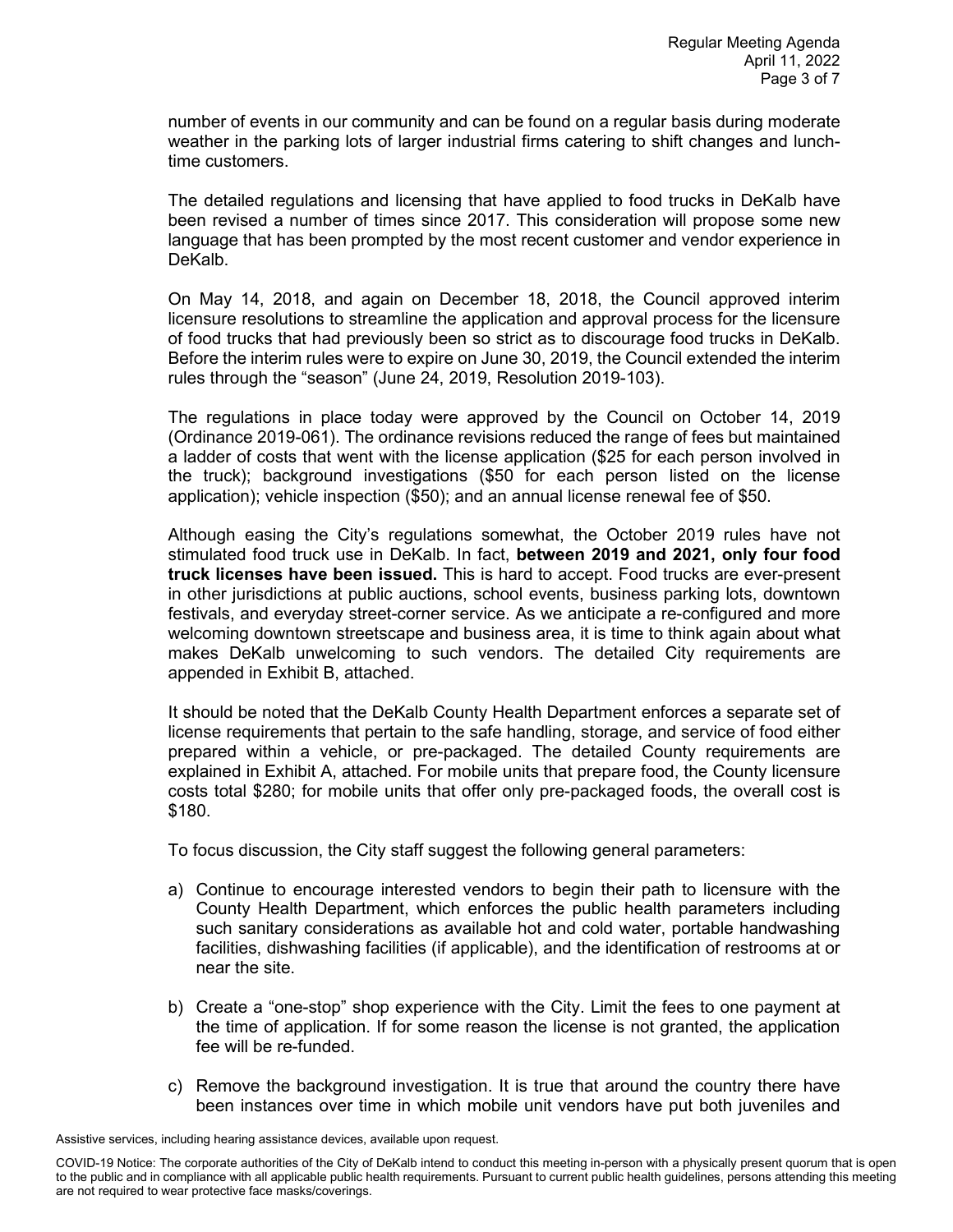adults at risk. However, the fact is that the persons operating the vehicles often change throughout the season and there is no City staff capacity to routinely check IDs for unit personnel. The DeKalb Police are more likely to learn of suspicious activity by being visible and present at events where such vendors may set up shop.

- d) Retain such common sense rules as the following:
	- No food or beverage vending vehicle should use annoying strobe lighting to solicit retail sales or advertise the presence of the vending vehicle while in operation in the City.
	- No food or beverage vending vehicle should emit noise or amplify music to solicit retail sales except while stationary and parked in a lawful location. Any music, noise or sound amplification must comply with all applicable local, state, and federal regulations, and 1) must be at a volume that does not create a nuisance; and 2) must be at a volume that will not be heard more than 300 feet from the food or beverage vending vehicle.
	- The operator of any food or beverage vending vehicle should report and pay sales taxes, with such sales taxes being reported as originating within the City, where required under applicable Illinois law. The operator should also remit any required Restaurant and Bar taxes required under City Code.
	- Food trucks cannot be parked within City rights of way where they might pose a distraction to motorists and undue risks for customers milling around the unit.

**City Council direction is recommended.** *[\(click here for additional information\)](https://www.cityofdekalb.com/DocumentCenter/View/13772/5-Food-Truck-Consideration)*

## **K. RESOLUTIONS**

#### **1. Resolution 2022-035 Authorizing an Access and Remediation Agreement with Nicor Gas and Commonwealth Edison.**

City Manager's Summary: Public Works was approached in November of 2020 by Nicor Gas and ComEd to work out a remediation agreement whereby the two utilities would remediate ground contamination that has encroached on the City's Street Department footprint at the sole expense of the utilities. The Street Division is requesting the authorization of an access and remediation agreement with the Nicor Gas Company, Exelon Corporation, and Commonwealth Edison Company. This agreement has been vetted by the City Attorney and the respective legal counsels of the utilities.

From approximately 1901 to 1941, fuel gas for lighting, heating, and cooking was produced at a manufactured gas plant (MGP) located at the approximate location of the City's salt storage shed and liquid deicer island near the intersection of Market and N. Fourteenth Streets. The utilities have conducted environmental investigations to evaluate the potential presence of chemicals at or near the MGP site, potentially generated by earlier MGP operations.

The attached Agreement grants access to City property located at 1316 Market Street for the remediation, which will include the removal and rebuilding of the Street Division's salt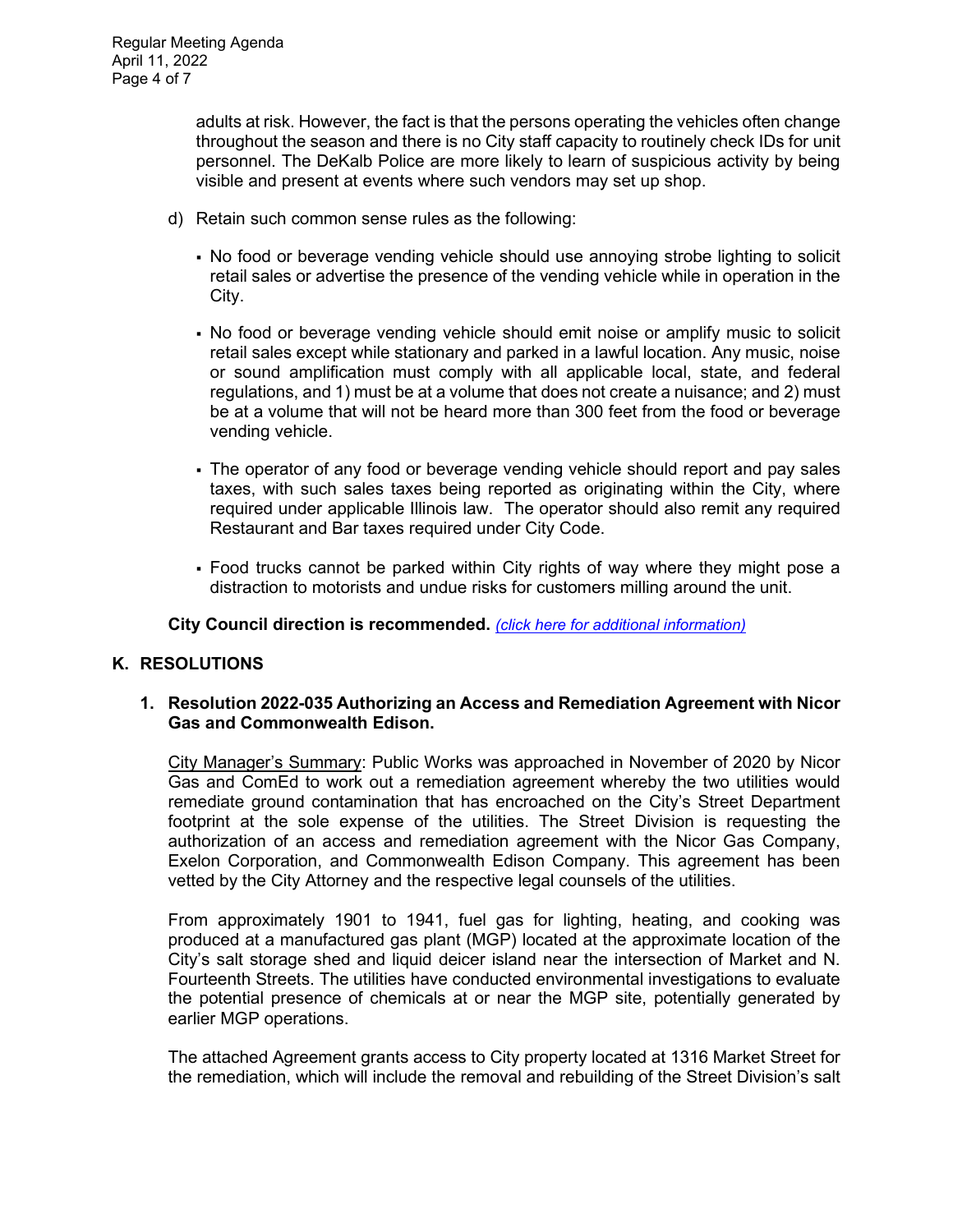storage shed and liquid deicer island. The removal and rebuilding of these structures will be at the utilities' sole expense.

**City Council approval is recommended.** *[\(click here for additional information\)](https://www.cityofdekalb.com/DocumentCenter/View/13773/6-Res-2022-035)*

### **2. Resolution 2022-036 Authorizing the Purchase of Structural Firefighting Gear from Air One Equipment, Inc. in an Amount Not to Exceed \$40,366.**

City Manager's Summary: The National Fire Protection Association (NFPA) standards require Fire turnout gear to be replaced every ten (10) years. Typically, the DeKalb Fire Department has sufficient gear on hand to outfit new firefighters. The ten (10) newly hired firefighters in 2021 and 2022 (including the "SAFER 9") all need new gear. Additionally, the turnout gear for four (4) other firefighters will expire in 2022. As a result, the Fire Department solicited bids on 14 new sets of "structural" fire pants and coats. The lowest price was tendered by Air One Equipment Inc. with a quote of \$2,869 per set, plus \$200 for shipping, or a total of \$40,366. This price does not include helmets, gloves, hoods, and boots but the department should have an adequate supply of these types of gear on hand.

The gear will be purchased from Fund 130 (Ground Emergency Medical Transport or GEMT Fund).

**City Council approval is recommended.** *[\(click here for additional information\)](https://www.cityofdekalb.com/DocumentCenter/View/13774/7-Res-2022-036)*

## **L. ORDINANCES – SECOND READING**

**None.**

## **M. ORDINANCES – FIRST READING**

**1. Ordinance 2022-017 Amending Chapter 7 "Water Service", Section 7.18 "Water Rates", and Section 7.18-6 "Water Service Fee".** 

City Manager's Summary: As Bryan Faivre, Assistant Director of Public Works for Utilities, Engineering and Transportation, writes in his detailed background memorandum, the City's water rate and water service fee are both components of the billed user rate for City water service. The water rate is specifically tied to water consumption; the water service fee is a minimum flat fee that is billed bi-monthly and varies based on water meter size. The meter size is in turn related to the building use. The working assumption has historically been that larger and more complicated building designs invite higher capital costs for the City in terms of fire protection and tributary mains.

Chapter 7.18 (Water Rates) of the City's Municipal Code states that the Water Rate and Water Service Fee shall be "subject to a positive adjustment annually using the increase, if any, in the most recent Consumer Price Index (CPI)." Prior to 2021, the Municipal Code permitted annual CPI increases without Council consideration. This code provision was revised last year to invite Council consideration of any fee increases, in the best interest of our customers.

This approach is all the more important because of the climbing consumer price increases state-wide and nation-wide. The most recent CPI (February 2021 to February 2022) would result in a water rate increase of 7.1%. This adjustment would be effective April 1, 2022,

Assistive services, including hearing assistance devices, available upon request.

COVID-19 Notice: The corporate authorities of the City of DeKalb intend to conduct this meeting in-person with a physically present quorum that is open to the public and in compliance with all applicable public health requirements. Pursuant to current public health guidelines, persons attending this meeting are not required to wear protective face masks/coverings.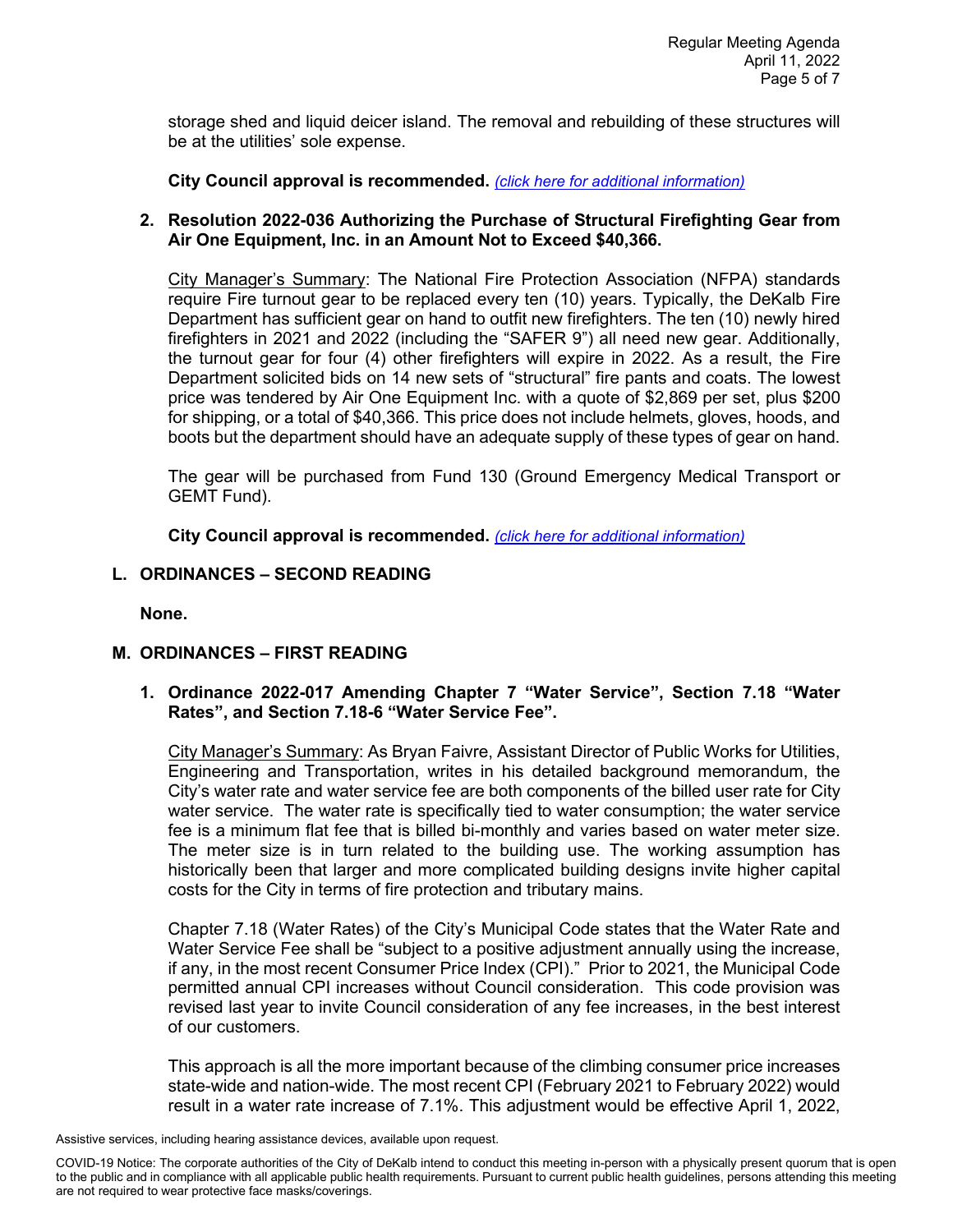for bills issued on the July 1 bill cycle. A 7.1% CPI water rate and water service fee increase would result in the average single-family home paying approximately \$32.64 more per year in water cost and would generate an estimated \$447,724 annually in revenue to the Water Fund, assuming water sales remain flat.

Many businesses and individuals continue to struggle with the negative economic impacts of COVID-19 in addition to rising inflation. The City's Water Fund is no exception to this condition. Increased commodity, shipping, and labor costs have adversely impacted all aspects of the Water Fund's budget. Because 95% of the Water Fund's revenues are generated through water sales and water service fees, a thoughtful consideration of water rates is a prudent fiscal exercise. At the same time, any fiscal determination must be balanced with the impact on our customers. For this reason, several water rate options are provided for the Council's consideration:

- 1. Water Rate increase of 7.1% (based on CPI)
- 2. Water Rate increase of 3.5% (one-half of CPI)
- 3. Water Rate increase of 2.6% (same increase as 2021)
- 4. No water rate increase.

The impacts of each option as it relates to the Water Fund and our customers are compared in the following table:

| <b>Water Rates</b> |                       |                       |        | <b>Water Service Fee</b>                                            |               |                      | Water Fund and Customer Impact |                   |
|--------------------|-----------------------|-----------------------|--------|---------------------------------------------------------------------|---------------|----------------------|--------------------------------|-------------------|
| Current            |                       |                       | New    | Current                                                             |               | Proposed             |                                |                   |
| Water              | Proposed              | Rate                  | Water  | <b>Bi-Monthly Water</b>                                             | Bi-Monthly    | Bi-Monthly           | <b>Estimated Total</b>         | Annual Increase   |
| Rate               | Water Rate   Increase |                       | Rate   | Service Fee                                                         | Water Service | <b>Water Service</b> | <b>Additional Water</b>        | to Customer's     |
| (per unit)         | Increase              | (per unit) (per unit) |        | *(3/4" water meter)                                                 | Fee Increase  | Fee                  | <b>Revenue Generated</b>       | <b>Water Bill</b> |
| \$3.94             | 7.10%                 | \$0.28                | \$4.22 | \$13.46                                                             | \$0.96        | \$14.42              | \$447,724                      | \$32.64           |
| \$3.94             | 3.50%                 | \$0.14                | \$4.08 | \$13.46                                                             | \$0.47        | \$13.93              | \$220,709                      | \$16.07           |
| \$3.94             | 2.60%                 | \$0.10                | \$4.04 | \$13.46                                                             | \$0.35        | \$13.81              | \$163,955                      | \$11.94           |
| \$3.94             | 0.00%                 | \$0.00                | \$3.94 | \$13.46                                                             | \$0.00        | \$13.46              | \$0.00                         | \$0.00            |
|                    |                       |                       |        | * Water Service Fee for meters greater than 3/4-inch will be higher |               |                      |                                |                   |

A comparison of water user fees for surrounding communities is presented below. The comparison is based on the monthly cost for 6,000 gallons of water, which is the average use for a typical home. The total monthly water cost listed in the table includes the water rate as well as any other associated fees used in calculating the billed user rate. A CPI adjustment of 7.1% would result in the monthly water cost increasing from \$38.33 to \$41.05 per month for DeKalb customers, or an increase of \$2.72 per month. **As an alternative to the CPI increase, an increase of 3.5% (1/2 the CPI) would result in the monthly water cost increasing from \$38.33 to \$39.67, or an increase of \$1.34 per month (Option #2, above).** The Water Rate Comparison Chart below shows how DeKalb's water rate would compare to other communities, assuming a 3.5% rate increase.